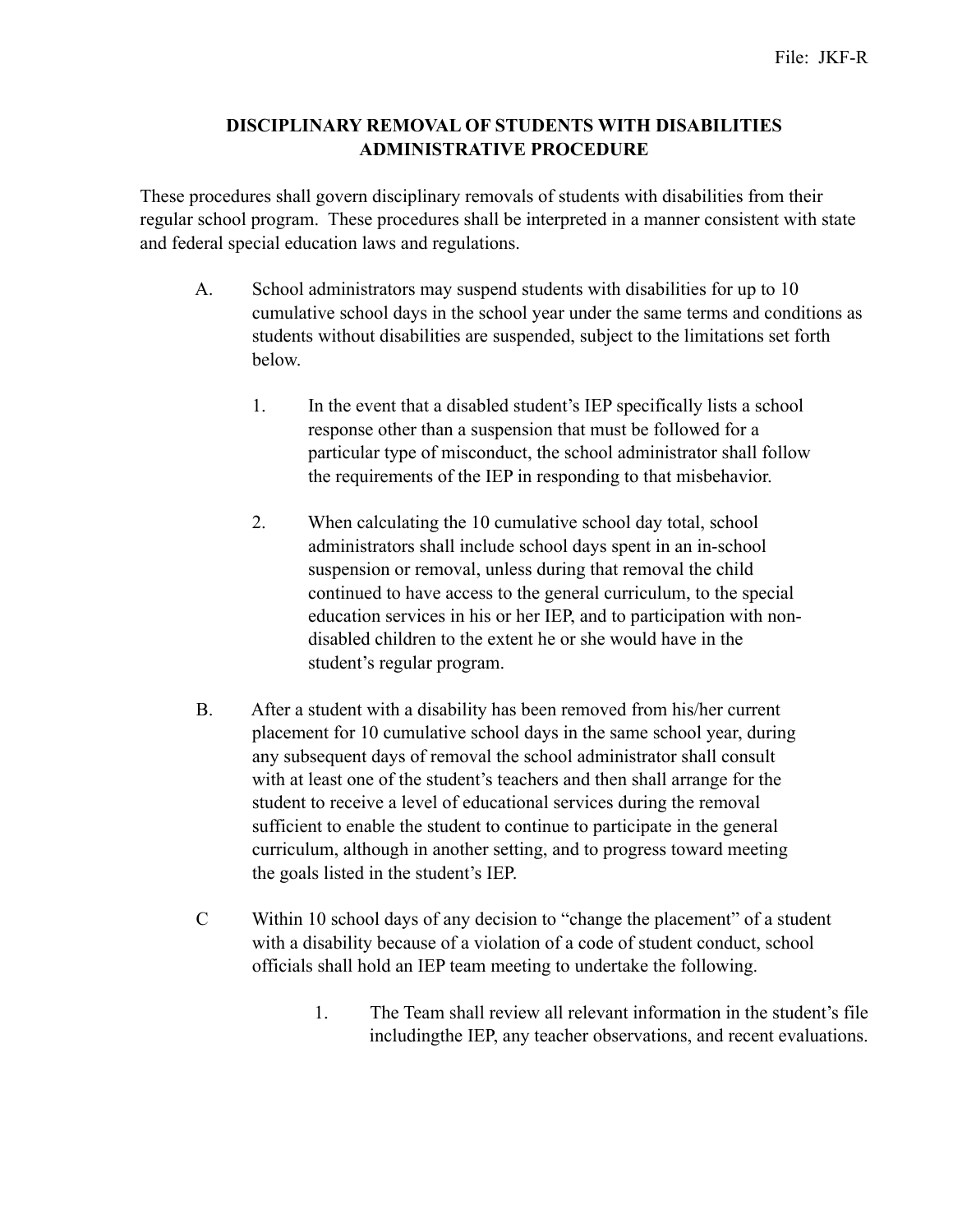- 2. The Team shall then undertake a manifestation determination to decide whether the student's misconduct was a manifestation of his/her disability.
- 3. If the Team determines that the misbehavior is a manifestation of the disability, the Team must either:
- a. Conduct a functional behavior assessment, unless one had been conducted before the behavior incident, and shall implement a behavior intervention plan for the child; or
- b. If a behavior plan has already been developed, review the plan and modify it as necessary to address the behavior.

 Except as provided in D. below, the Team must also return the student to the placement from which he/she was removed, unless the school and parent agree to a change of placement as part of the revision of the behavior plan.

- 4. If the Team determines that the misbehavior is not a manifestation of the disability, school personnel may apply the relevant disciplinary procedures in the same manner and for the same duration as the procedures would be applied to students without disabilities, except that services must be provided to the student during the disciplinary removal consistent with 5. (C.) below.
- 5. When a student with a disability has a disciplinary removal that would be a "change of placement," the IEP Team shall order services for the student that will enable the student to:
	- a. Continue to participate in the general curriculum although in another setting;
	- b. Progress toward meeting the goals in the IEP; and
	- c. Receive, as appropriate, a functional behavior assessment and behavior intervention services and modifications that are designed to address the behavior violation so that it does not recur.
- 6. For purposes of this section, a "change of placement" occurs if:
	- a. The removal is for more than 10 consecutive school days; or